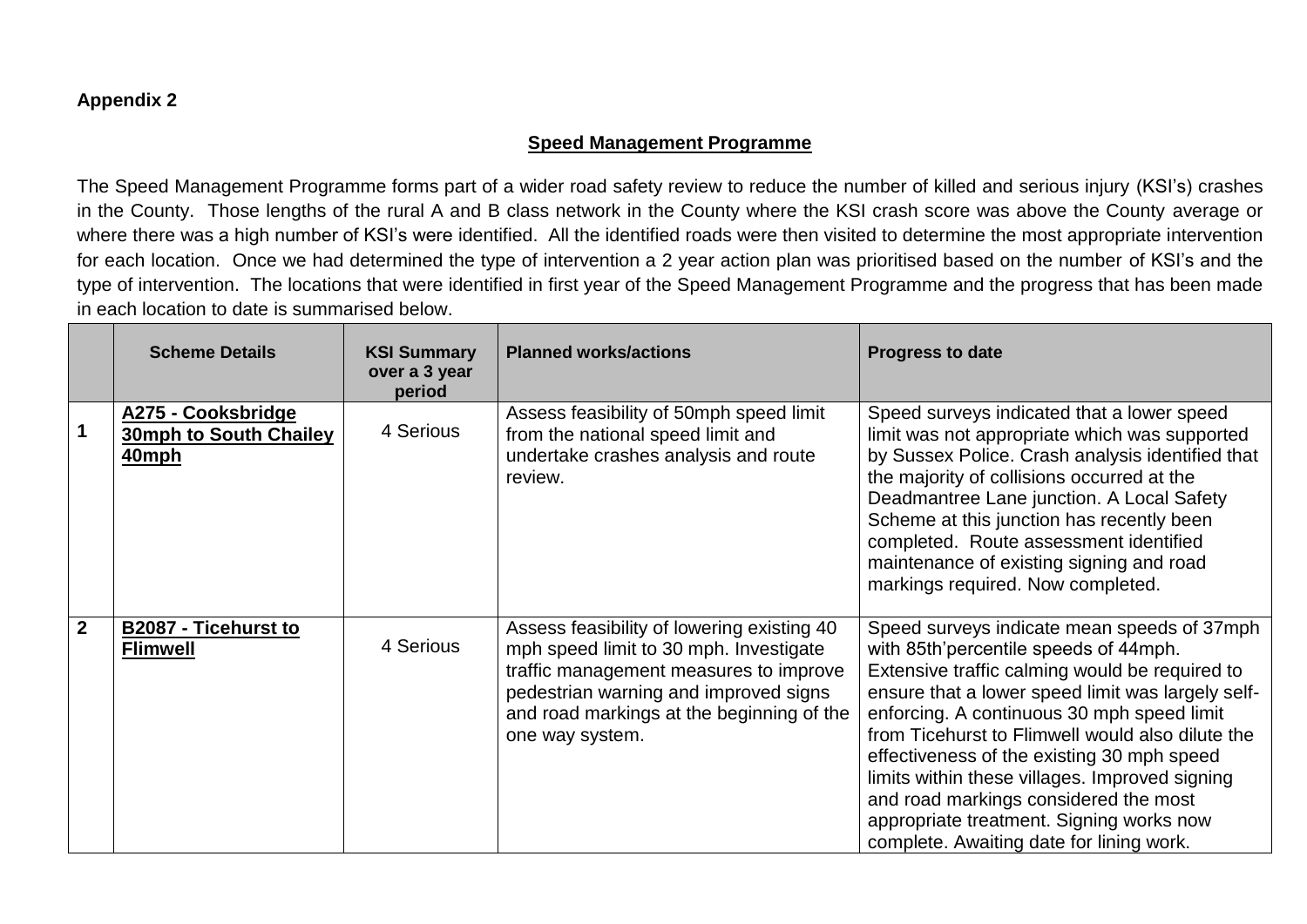|   | <b>Scheme Details</b>                                       | <b>KSI Summary</b><br>over a 3 year<br>period                                                               | <b>Planned works/actions</b>                                                                                                                                                                                                                       | <b>Progress to date</b>                                                                                                                                                                                                                                                                                                                                                                                                                                                                                                                                                    |
|---|-------------------------------------------------------------|-------------------------------------------------------------------------------------------------------------|----------------------------------------------------------------------------------------------------------------------------------------------------------------------------------------------------------------------------------------------------|----------------------------------------------------------------------------------------------------------------------------------------------------------------------------------------------------------------------------------------------------------------------------------------------------------------------------------------------------------------------------------------------------------------------------------------------------------------------------------------------------------------------------------------------------------------------------|
| 3 | A22 - Forest Row<br>to Nutley                               | 1 fatal & 10<br>serious                                                                                     | A 50mph speed limit was recently<br>introduced on the A22 at Millbrook near<br>Wych Cross through the Community<br>Match Fund. Assess speed limits with<br>Sussex Police, undertake crash analysis<br>and investigate route enhancement<br>scheme. | The existing speed limits were reviewed and<br>are presently considered the most appropriate.<br>A route enhancement scheme between Nutley<br>and Wych Cross was identified and the cost<br>estimate has been accepted subject to some<br>minor amendments. Waiting for the Scheme to<br>be scheduled within the Highways Maintenance<br>Programme of Work.                                                                                                                                                                                                                |
| 4 | A2100 - Powdermill<br><b>Lane to Starr's Green</b><br>40mph | 4 fatal and 12<br>serious crashes<br>over the<br>identified length<br>of the A2100<br>(sections 4 and<br>5) | Undertake crash analysis and route<br>review                                                                                                                                                                                                       | The road environment and collision causation<br>factors would indicate that this length of the<br>A2100 should be treated as two separate<br>investigations. One 'rural' and one 'urban'. The<br>section from Powdermill Lane to Starr's Green<br>is predominantly urban: No work could be<br>identified within the scope of this budget -<br>referred to Strategic Economic Infrastructure<br>Team for consideration of improved pedestrian<br>facilities and traffic calming as part of an<br>approved scheme within the Capital<br>Programme for Transport Improvements |
| 5 | A2100 - The Mount to<br><b>Battle Road</b>                  | See above                                                                                                   | Assess feasibility of lower speed limit and<br>undertake route review.                                                                                                                                                                             | This section of the A2100 is predominantly rural<br>in nature. Speed surveys indicated that a lower<br>speed limit would not be appropriate. Signing<br>and road marking improvements and<br>maintenance identified. Cost estimate has been<br>requested.                                                                                                                                                                                                                                                                                                                  |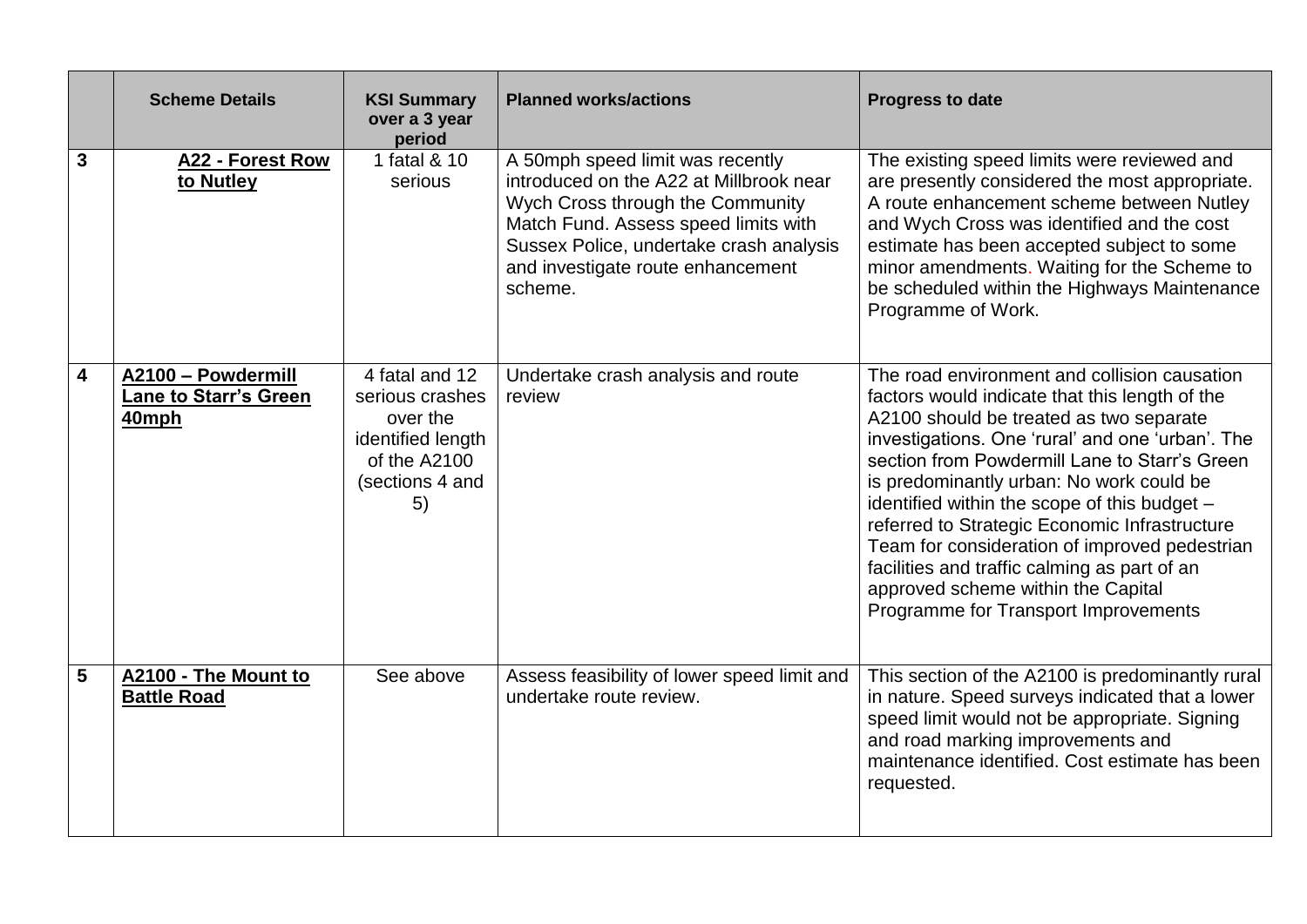|                | <b>Scheme Details</b>                        | <b>KSI Summary</b><br>over a 3 year<br>period                                                                    | <b>Planned works/actions</b>                                                                                                                                                                                                                      | <b>Progress to date</b>                                                                                                                                                                                                                                                                                                                                                                                                                                                                                                                                                               |
|----------------|----------------------------------------------|------------------------------------------------------------------------------------------------------------------|---------------------------------------------------------------------------------------------------------------------------------------------------------------------------------------------------------------------------------------------------|---------------------------------------------------------------------------------------------------------------------------------------------------------------------------------------------------------------------------------------------------------------------------------------------------------------------------------------------------------------------------------------------------------------------------------------------------------------------------------------------------------------------------------------------------------------------------------------|
| $6\phantom{1}$ | A264 - Blackham                              | 1 fatal & 8<br>serious crashes<br>identified over<br>the length of the<br>A264 between<br>Blackham and<br>Holtye | Assess feasibility of lower speed limit<br>from national speed limit and undertake<br>crashes analysis and route review.                                                                                                                          | Eight speed surveys for the identified section<br>completed following road resurfacing work.<br>Discussions carried out with Sussex Police who<br>supported a lower 40 mph speed limit at<br>Blackham and a lower 40mph speed limit at<br>Hammerwood and Holtye. Consultation and<br>Traffic Regulation Order now complete at<br><b>Blackham and East Sussex Highways</b><br>instructed to introduce the speed limit along<br>with the identified signing and lining<br>improvements. Waiting for the Scheme to be<br>scheduled within the Highways Maintenance<br>Programme of Work. |
| $\overline{7}$ | A264 - Holtye                                | See above                                                                                                        | Assess feasibility of lower speed limit<br>from national speed limit and undertake<br>crashes analysis and route review.                                                                                                                          | Eight speed surveys for the identified section<br>completed following road resurfacing work.<br>Discussions carried out with the Police who<br>supported a new 40 mph speed limit at<br>Blackham and Hammerwood/Holtye. We have<br>received cost estimates for the proposed<br>40mph speed limit at Hammerwood and Holtye<br>along with the signing and lining work along the<br>route, but we are still awaiting a cost estimate<br>for the design and build of a traffic island to<br>assess whether this can also be progressed as<br>part of the scheme.                          |
| 8              | A267 - Cross in Hand<br>to Boship Roundabout | 2 fatal crashes<br>and 20 serious<br>crashes                                                                     | Speed limits along the route were<br>changed as part of our review of speed<br>limits on rural A and B class roads and<br>appear to be appropriate for the character<br>and appearance of the road. Undertake<br>crash analysis and route review. | A number of minor route enhancements were<br>identified consisting of signing, road markings,<br>improved visibility, consistent use of reflector<br>posts and maintenance. A works order has<br>been submitted to ESH. Waiting for cost<br>estimate.                                                                                                                                                                                                                                                                                                                                 |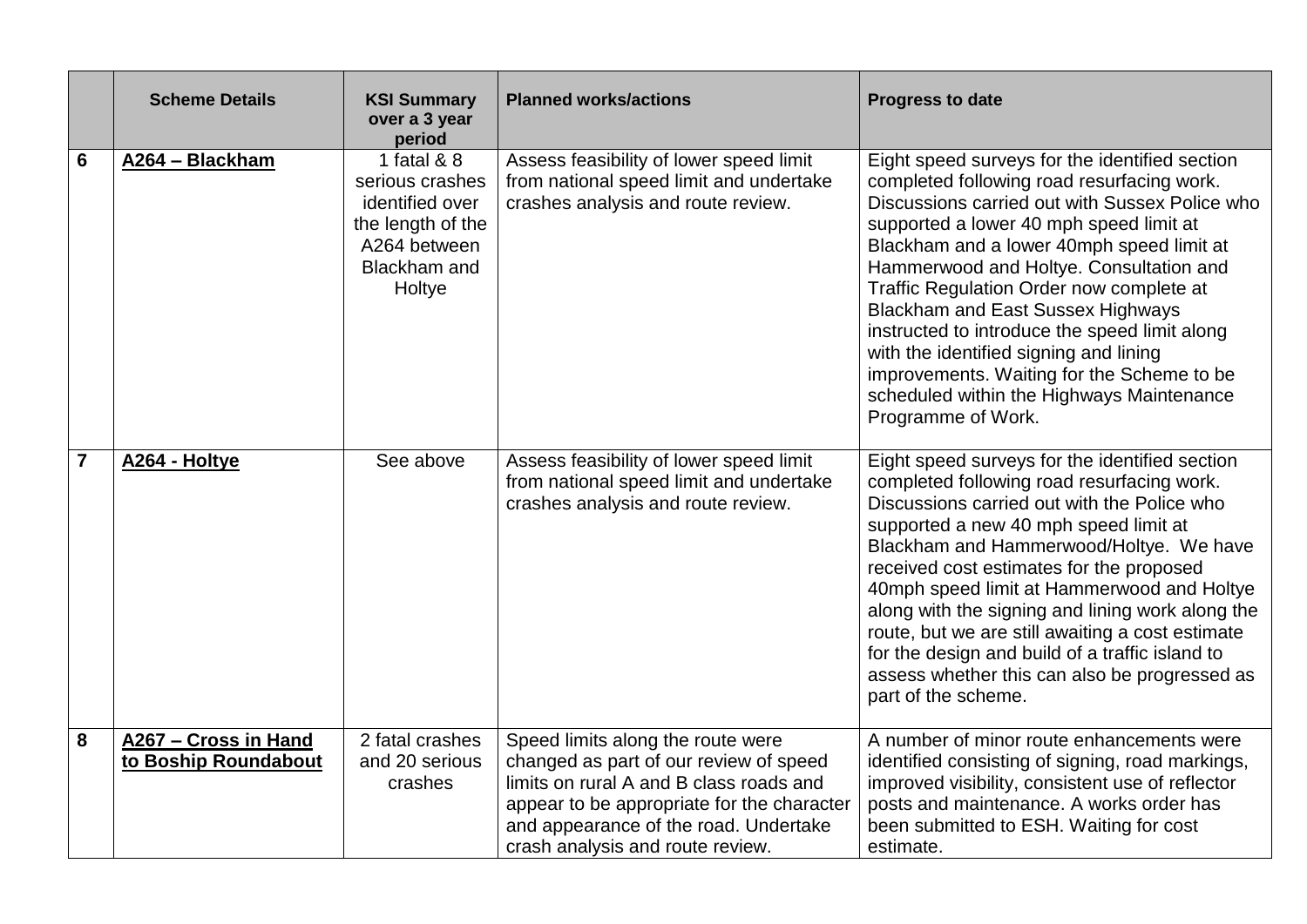|    | <b>Scheme Details</b>                                                      | <b>KSI Summary</b><br>over a 3 year<br>period | <b>Planned works/actions</b>                                                                                                                                                                                                                                                                                                                                        | <b>Progress to date</b>                                                                                                                                                                                                                                                                                                                                                                                                                                                                                                                                                                                       |
|----|----------------------------------------------------------------------------|-----------------------------------------------|---------------------------------------------------------------------------------------------------------------------------------------------------------------------------------------------------------------------------------------------------------------------------------------------------------------------------------------------------------------------|---------------------------------------------------------------------------------------------------------------------------------------------------------------------------------------------------------------------------------------------------------------------------------------------------------------------------------------------------------------------------------------------------------------------------------------------------------------------------------------------------------------------------------------------------------------------------------------------------------------|
| 9  | B2096 - Three Cups<br>Corner 50mph to A271<br>near Battle                  | 2 fatal & 5<br>serious crashes                | Carry out speed surveys along the route<br>to establish whether a lower limit would<br>be appropriate to include Earlsdown and<br>Carricks Hill. Undertake crash analysis<br>and route review.                                                                                                                                                                      | A series of speed surveys along the route have<br>been completed and the results discussed with<br>Sussex Police. Lower speed limits are not<br>considered to be appropriate for this route. A<br>number of minor route enhancements were<br>identified consisting of signing, road markings,<br>improved visibility, consistent use of reflector<br>posts and maintenance. A works order has<br>been submitted to ESH. Waiting for cost<br>estimate.                                                                                                                                                         |
| 10 | <b>B2110 (Forest Row) -</b><br><b>A22 to Blacklands</b><br><b>Crescent</b> | 7 serious<br>crashes                          | Carry out speed surveys along the route<br>to establish whether a 20mph speed limit<br>in the centre of Forest Row may help<br>address some of the pedestrian crashes<br>and a 40mph buffer limit into Forest Row<br>is appropriate. Investigate signing<br>improvements and a 'spring clean'<br>between Forest Row and Hartfield and<br>Hartfield and Groombridge. | Speed surveys have indicated that a 20mph<br>speed limit in the centre of Forest Row and a<br>40 mph buffer limit would not be appropriate.<br>Some signing and lining improvements have<br>been identified including some improvements at<br>the zebra crossings. A works order has been<br>submitted to ESH. Waiting for cost estimate.                                                                                                                                                                                                                                                                     |
| 11 | A295 - A22 to<br><b>Amberstone</b>                                         | 5 serious and 1<br>fatal crash                | Undertake crash analysis and route<br>review. Review existing speed data.                                                                                                                                                                                                                                                                                           | 2015 speed survey on South Road outside<br>Kings Head Pub indicates mean speed of<br>30mph, NFA required. Pedestrians and cyclists<br>over represented in the crash statistics. A<br>vulnerable road user study (VRUS) is being<br>progressed that will help inform the Hailsham<br>Area Local Cycling and Walking Investment<br>Plan being progressed by the Strategic<br>Economic Infrastructure team and a sustainable<br>transport corridor study being considered by<br>Transport Planning. Cost estimates for any<br>improvements will be requested following<br>completion of the preliminary studies. |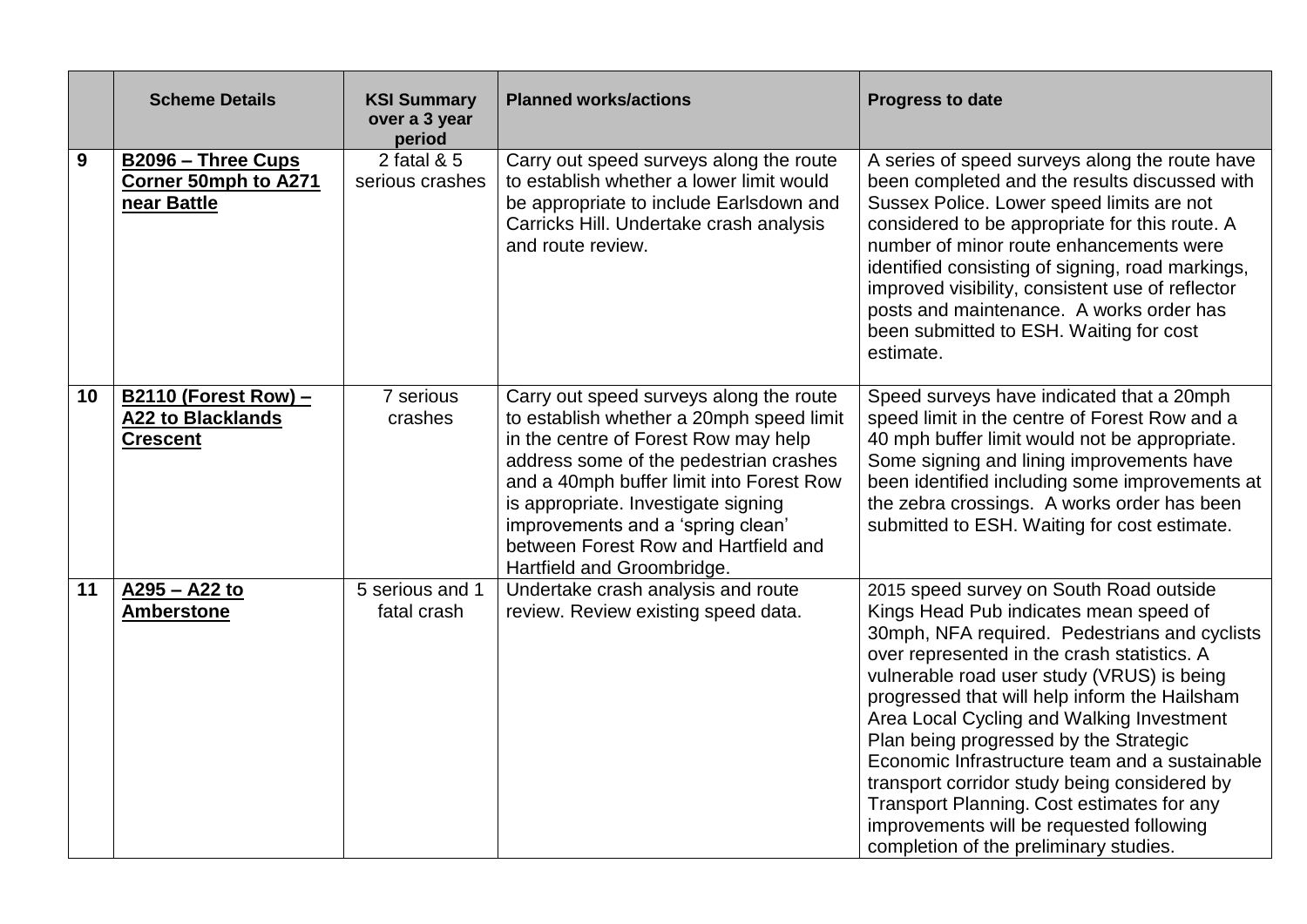|    | <b>Scheme Details</b>                                   | <b>KSI Summary</b><br>over a 3 year<br>period | <b>Planned works/actions</b>                                                                                                                       | <b>Progress to date</b>                                                                                                                                                                                                                                                                                                                                                                                                                                                                                                                                                                                                                                                                                                                                                                                                                                  |
|----|---------------------------------------------------------|-----------------------------------------------|----------------------------------------------------------------------------------------------------------------------------------------------------|----------------------------------------------------------------------------------------------------------------------------------------------------------------------------------------------------------------------------------------------------------------------------------------------------------------------------------------------------------------------------------------------------------------------------------------------------------------------------------------------------------------------------------------------------------------------------------------------------------------------------------------------------------------------------------------------------------------------------------------------------------------------------------------------------------------------------------------------------------|
| 12 | A28 Westfield to<br><b>Northiam</b>                     | 7 serious<br>crashes                          | Undertake crash analysis and route<br>review.                                                                                                      | Crash analysis identified two distinct cluster<br>sites. The Broad Oak Crossroads and the 'Hole<br>Farm' bend approximately 1km east of the A21<br>junction adjacent to Sandhole Farm. Both sites<br>have been identified as part of the Local Safety<br>Scheme Assessment process and will be<br>progressed as individual crash sites. Treatment<br>will include signing and road marking<br>improvements and the investigation of a<br>Vehicle Activated Sign (VAS) at the Hole Farm<br>bend. The remainder of the route will be<br>treated with a number of minor route<br>enhancements consisting of signing, road<br>markings, improved visibility, consistent use of<br>reflector posts and maintenance. A works order<br>will be submitted to ESH when complete.                                                                                  |
| 13 | <b>B2244 Cripps Corner to</b><br><b>County Boundary</b> | 3 serious<br>crashes                          | Assess feasibility of lower speed limit(s)<br>and the effectiveness of the existing<br>speed limits. Undertake crash analysis<br>and route review. | The only section of the identified length that<br>would potentially lend itself to a lower speed limit<br>is the Udiam Cottages/bridge section. However,<br>this has already been identified as part of the<br>Rother Valley Stream Railway extension to<br>Robertsbridge. The legal process has been<br>completed and a 40mph speed limit will be<br>introduced as part of the civil engineering works<br>to install an 'at grade' level crossing. The<br>remainder of the road is rural in nature with good<br>alignment and visibility with no crash cluster sites<br>identified. It will be treated with a number of minor<br>route enhancements consisting of signing, road<br>markings, improved visibility, consistent use of<br>reflector posts and maintenance. The site visits<br>are now complete and the works order is being<br>progressed. |